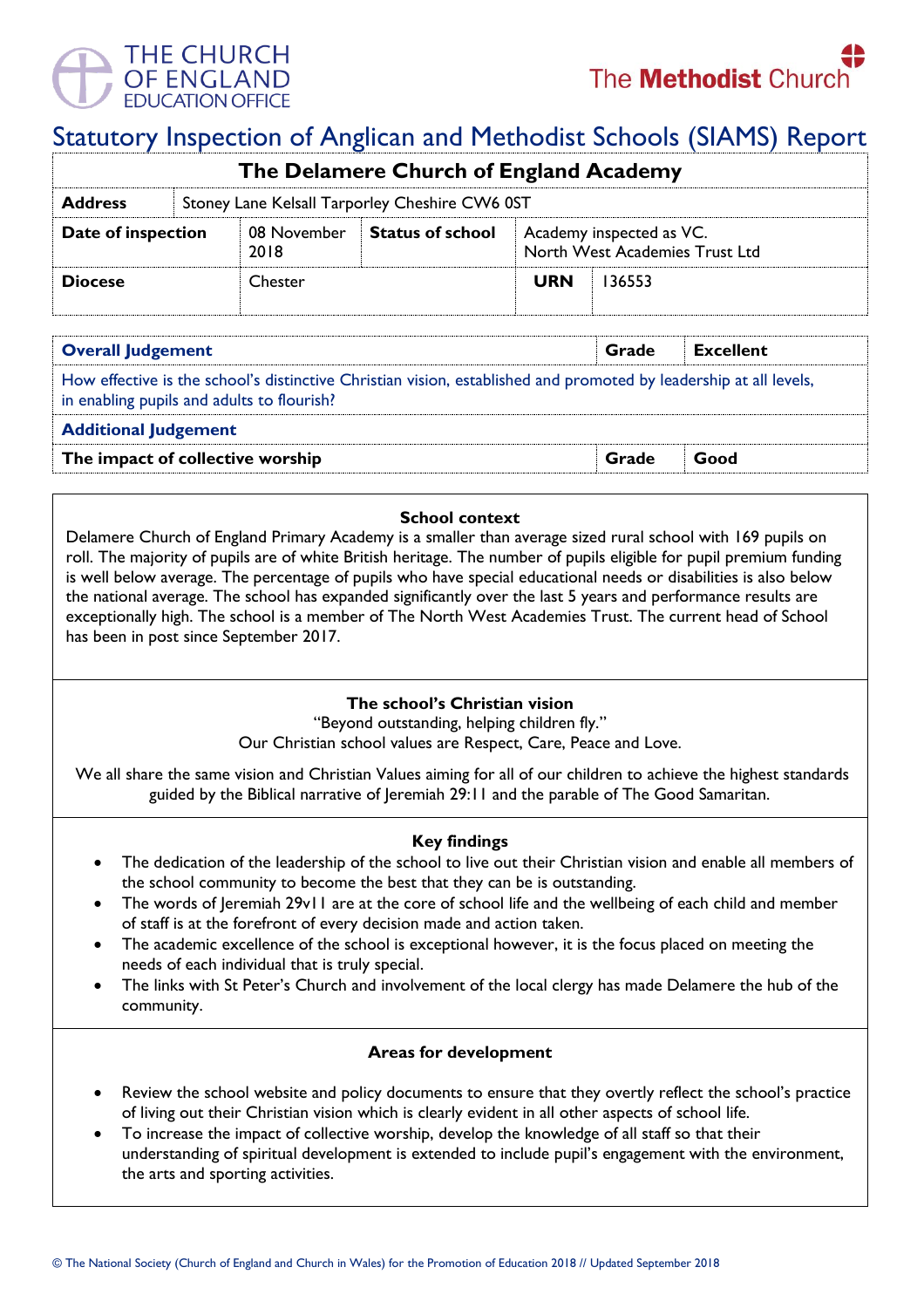#### How effective is the school's distinctive Christian vision, established and promoted by leadership at all levels, in enabling pupils and adults to flourish? **Inspection findings**

When Delamere converted to academy status it was in danger of closing. Now, the school is a thriving hub at the centre of the local community and a place where pupils and adults flourish. This about-turn is due to the exceptional commitment and dedication of the school leadership to the wellbeing and nurture of every pupil as an individual. The Christian vision is firmly founded on Jeremiah 29v11 ("For I know the plans I have for you," declares the LORD, "plans to prosper you and not to harm you, plans to give you hope and a future."'). The staff and pupils are motivated by the four Christian values that emerge from the vision: respect, care, peace and love. They work together to ensure that every member of the school community becomes 'the best person they can be'. Staff are encouraged and supported in pursuing further qualifications and new career pathways. Parents say that the Christian values affect attitudes at home and influence family life. The focus on meeting the needs of each child has led to high quality provision and exceptional results well beyond national averages. Staff have designed the curriculum in such a way that it enhances the ethos of being a family who learn and grow together. Governors are certain that 'everyone understands the Christian purpose of this school, it is a place where everyone is accepted for who they are'. Every pupil and their families are welcomed. The manners and behaviour of pupils is exemplary and their respect for one another clearly visible. The school policy of Reprimand in Private and Praise in Public ensures that a pupil's dignity remains intact. Pupils were most adamant that everyone should be and is treated equally and one commented that 'we do not judge others'. Difference and diversity are celebrated.

Delamere is only one of 11 schools in the country to have successfully attained the Wellbeing for Schools Award. Motivated by wanting everyone to prosper as God intends (Jer29:11), working for and achieving the Wellbeing Award has resulted in the already existing good practice being developed further to an exceptionally high standard. After listening to the pupil's voice through the school council a nurture room has been created and its use is a natural part of school life. The whole school family values this space and the availability of the school's counsellor.

Teachers and parents work in collaboration to educate their children. A good example is the tireless work of the Parents in Partnership (PIP) group raising additional funding for school that is used for the sole purpose of enriching the curriculum. The contributions made by the PIP make a significant impact on educating the whole child spiritually and culturally. Parents commented that their children really do have their 'eyes opened to a world of possibilities' within a nurturing environment where they are happy, listened to and safe. School offers an assortment of extra-curricular activities that interest both pupils and staff. From archeology to breakdancing, a wealth of opportunities to develop new skills and interests are available and pupils are eager to participate. Every dimension of the curriculum contributes to pupils knowing 'that God has good plans for us,' and raises their aspirations for the future.

The school enjoys a close working relationship with the local parish church, St Peter's. The vicar is a regular visitor in school to lead worship, share resources and give pastoral support to both pupils and adults. Messy church, held in school and organised by the vicar along with a team of parishioners, is very popular. The issues raised by the previous SIAMS inspection have been addressed in full. As a result, pupils are now actively involved in the planning, delivery and evaluation of collective worship. Each week a class leads worship in St Peter's church. Pupils said that they enjoy being able to add their 'own creative touch' to times of worship. They feel very strongly that collective worship gives them time to think and brings a sense of peace to the school. The content of worship is well planned and relevant. Pupils have a sound knowledge of the Trinity and the church year. Elements of Anglican liturgy are woven into school worship. Pupils spoke about the importance of prayer and opportunities for prayer and reflection are evident in classrooms, corridors and the playground. They commented that they regularly use the prayer box. One said, 'The prayers we write are always read in church and we know God is listening.'

Religious education (RE) fulfils all statutory requirements and is a priority subject in the curriculum. An effective system of assessment shows that standards are high and pupils, challenged by creative lessons, make excellent progress. The RE subject leader works hard to ensure that the school is well resourced and up to date with current thinking in this subject. She regularly attends local network groups and shares good practice across several schools. Pupils spoke about the importance of RE and the way in which the subject gives them a deeper